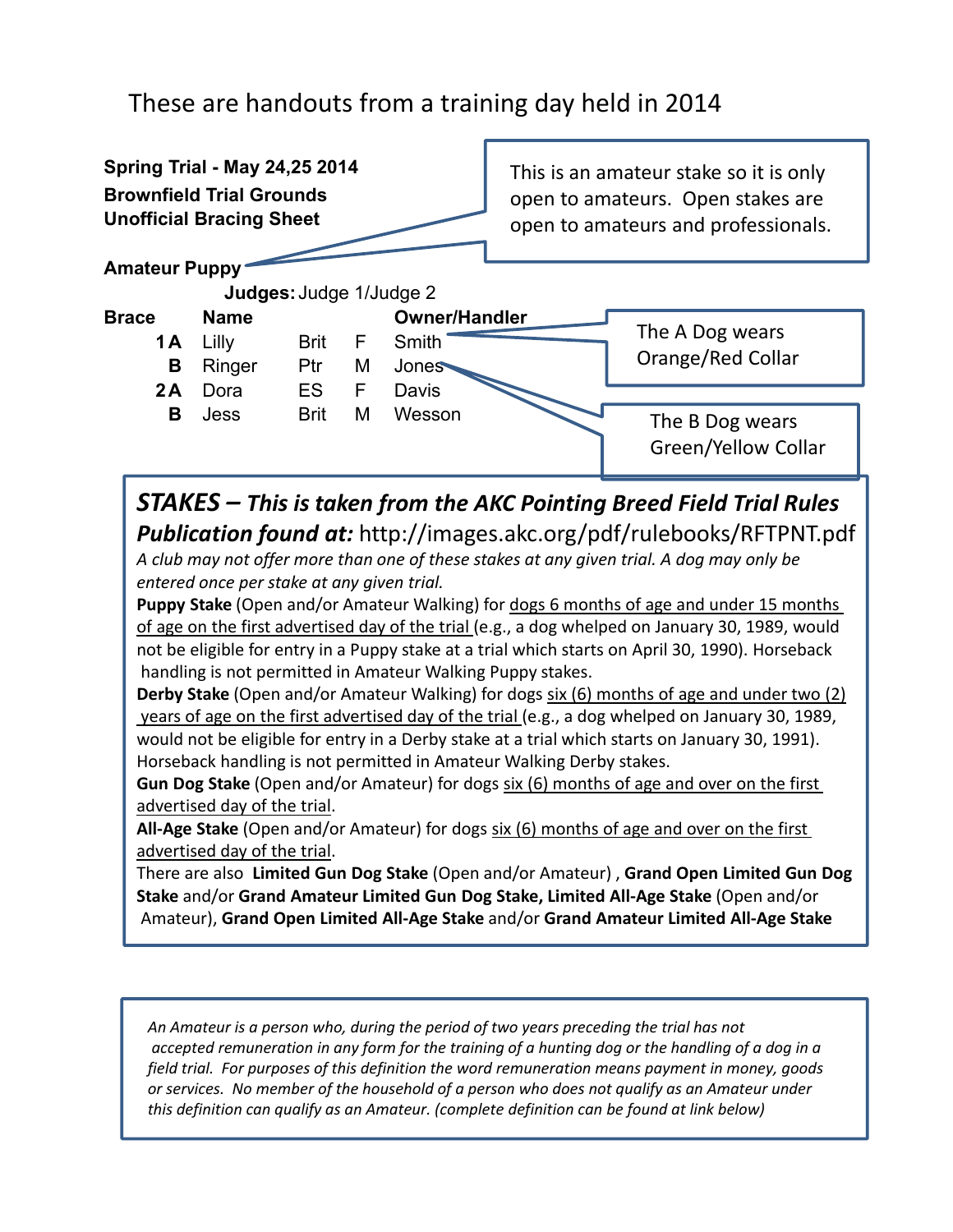| OFFICIAL AMERICAN KENNEL CLUB FIELD TRIAL or HUNT TEST ENTRY FORM                                                                                                                                                                                                                                                            |                                                                                                                                                                                                                                                                                |                                           |           |                    |
|------------------------------------------------------------------------------------------------------------------------------------------------------------------------------------------------------------------------------------------------------------------------------------------------------------------------------|--------------------------------------------------------------------------------------------------------------------------------------------------------------------------------------------------------------------------------------------------------------------------------|-------------------------------------------|-----------|--------------------|
|                                                                                                                                                                                                                                                                                                                              | $Date(s)$ :                                                                                                                                                                                                                                                                    | <b>Event</b> #                            |           |                    |
| <b>Central Maine Brittany Club</b>                                                                                                                                                                                                                                                                                           | May 26,272012                                                                                                                                                                                                                                                                  | 2012240601<br><b>Enter in Stake/Test:</b> |           |                    |
| Location<br><b>Maine Bird Dog Club Grounds</b>                                                                                                                                                                                                                                                                               | <b>Event type</b><br>(test/trial):                                                                                                                                                                                                                                             | <b>Open Derby</b>                         |           | <b>FDSB</b>        |
| <b>Brownfield</b> , ME                                                                                                                                                                                                                                                                                                       | Trial                                                                                                                                                                                                                                                                          |                                           |           | American Field #   |
| п<br>п<br>п.                                                                                                                                                                                                                                                                                                                 | $\circ$ FDSB $\pm$                                                                                                                                                                                                                                                             | I enclose entry fac                       |           |                    |
| AKC No. AKC Litter No. ILP No.                                                                                                                                                                                                                                                                                               | 1628358                                                                                                                                                                                                                                                                        | in the amount of: \$47                    |           |                    |
| Full Name of Dog.                                                                                                                                                                                                                                                                                                            | Stillwater Trademark Abby                                                                                                                                                                                                                                                      |                                           |           |                    |
| Breed:<br><b>Regit</b>                                                                                                                                                                                                                                                                                                       | Call Name:                                                                                                                                                                                                                                                                     | Sex:<br>Date of Birth:                    |           |                    |
| SR66593403<br><b>Brittany</b>                                                                                                                                                                                                                                                                                                | Abby                                                                                                                                                                                                                                                                           | 1-х дин                                   |           |                    |
| <b>FC AFC Trademark's Iceman</b>                                                                                                                                                                                                                                                                                             |                                                                                                                                                                                                                                                                                |                                           |           |                    |
|                                                                                                                                                                                                                                                                                                                              |                                                                                                                                                                                                                                                                                |                                           |           | AKC#               |
| <b>NAGDC /FC/AFC High Hopes Fly By Nite</b><br>Dam:                                                                                                                                                                                                                                                                          |                                                                                                                                                                                                                                                                                |                                           |           |                    |
| Name of Breeder: Cynthia and Albert Cropek Jr.                                                                                                                                                                                                                                                                               |                                                                                                                                                                                                                                                                                |                                           |           |                    |
| <b>Gary Anderson</b>                                                                                                                                                                                                                                                                                                         |                                                                                                                                                                                                                                                                                |                                           |           |                    |
| Actual Owner(s):                                                                                                                                                                                                                                                                                                             |                                                                                                                                                                                                                                                                                |                                           |           |                    |
| Owner's Address: P.O. Box 321                                                                                                                                                                                                                                                                                                |                                                                                                                                                                                                                                                                                |                                           |           | Make sure to       |
| City: Stillwater                                                                                                                                                                                                                                                                                                             | State: ME                                                                                                                                                                                                                                                                      | Zip: 04489                                |           |                    |
| Name of Owner's Agent Handler:                                                                                                                                                                                                                                                                                               |                                                                                                                                                                                                                                                                                |                                           |           | <b>Include ALL</b> |
|                                                                                                                                                                                                                                                                                                                              |                                                                                                                                                                                                                                                                                |                                           |           | <b>Titles and</b>  |
| Agent Handler's Address:                                                                                                                                                                                                                                                                                                     |                                                                                                                                                                                                                                                                                |                                           | make sure |                    |
| Cav                                                                                                                                                                                                                                                                                                                          | State:                                                                                                                                                                                                                                                                         | Ζņ                                        |           |                    |
| ARC Rules, Regulations, Policies and Guidelines are available on the American Kennel Club vehate www.ake.org                                                                                                                                                                                                                 |                                                                                                                                                                                                                                                                                |                                           |           | spelling is        |
| I welfy but I am the about money of the day, an but I am be duly authorized agents I have                                                                                                                                                                                                                                    | <b>AGREEMENT</b>                                                                                                                                                                                                                                                               |                                           |           | correct            |
| is angion of history, I (we) grade delaly berekend regulatored The America Kanal Celebration in the cost, and any oblined<br>sin ad repidiras epparing in baprasius ist of his symbol mby farm and my desires matrix marel with hem. I (we) agen but he sich baking i                                                        |                                                                                                                                                                                                                                                                                |                                           |           |                    |
| bis worthin be rightly related is only for man which he skill shall down as finited. In considering of the amgioner of his original of behalding of<br>kia waniana af kanggarianiy ia kara kadagjadgaland ia wingdaa, rikinna, ar ingkia, 2 (wa) agrania kalil ka AKC, ka waningking alah, kair                              |                                                                                                                                                                                                                                                                                |                                           |           |                    |
|                                                                                                                                                                                                                                                                                                                              | nankas, dimiers gevannes, eftars gjark, sepainindaskar avadsardag ast benynn astiertaseraf begravisnast og gradia ef serian bal<br>cary in hold this constant any angley on an valuation of the demonstrategratio, and any AKC aggressed judge, judging at his const, have bee |                                           |           |                    |
| from any siste for low or injery which may be slight in have lower second directly or indirectly in any generate thing by beauted this degree has been shown<br>ka maniprasiwa ni grawakan namany mirana karah, and C(we) garanaly www.adraga sabily and labily. On any wakalaim, and C(we) Curkar                           |                                                                                                                                                                                                                                                                                |                                           |           |                    |
| egen in held its aftermantional gartin harmlas from any skim. For loss, injery or damage in this day, Additionally, C(we) hardly assume the sele<br>ragenskilly for and symbolisticastly, daland and severite alteratorismed gardes barades from any and alters and regence (including legalitate) by a                      |                                                                                                                                                                                                                                                                                |                                           |           |                    |
| of belaktly-ingensity in ugan myafikasiaramainasi gatis iar dangakasusa findiy isjuris, induling daik siary imarauling bankam,<br>makinal by any generous genero, industing my self (membra) or an associated amage in gropoly, white general arts aroung an analysis of general participation                               |                                                                                                                                                                                                                                                                                |                                           |           |                    |
| is his word, however and, injurie, deals or grogorly desage may be eased, and wholese organizations as y have been eased or may be aligned in have<br>kan wuxi ky baagigaan af badaranahaad gatin ar ay af barangkyan, gatin ar ay aha gawa. I (WE) ACREE TRAT ANY CAESE OF                                                  |                                                                                                                                                                                                                                                                                |                                           |           |                    |
| ACTION, CONTROVERIY OR CLAIM ARIEN C OUT OF OR RELATED TO THE ENTRY, EXHIBITION OR ATTENDANCE AT THE EVENT<br>BETWEEN. THE ARC AND THE EVENT-CIVENCICLE IS (UNLESS OTHERWISE STATES OF THE FREMIUM LIST) AND MYSELF                                                                                                          |                                                                                                                                                                                                                                                                                |                                           |           |                    |
| FOUR RELYES OR AR TO THE CONSTRUCTION, INTERFRETATION AND EFFECT OF THIS ACREEMENT SHALL BE SETTLED BY<br>ARRITRATION FURSUANT TO THE AFFLICARLE RULES OF THE AMERICAN ARRITRATION ASSOCIATION, HOWEVER, FRIDE TO<br>ARRITRATION ALL AFFLICARLE AKE EVLAWI, RULEI, RECULATION I AND FROCEDUREL MUST FIRIT DE FOLLOWED AS SET |                                                                                                                                                                                                                                                                                |                                           |           |                    |
| FOR THE NEW ARC CHARTER AND EVILYWE, RELES, RECULATIONS, FUBLISHED FOLICIES AND CUIDELINES.                                                                                                                                                                                                                                  |                                                                                                                                                                                                                                                                                |                                           |           |                    |
| Signature of owner or his                                                                                                                                                                                                                                                                                                    |                                                                                                                                                                                                                                                                                |                                           |           |                    |
| agent duly authorized to make this entry:                                                                                                                                                                                                                                                                                    |                                                                                                                                                                                                                                                                                |                                           |           |                    |
| Telephone:                                                                                                                                                                                                                                                                                                                   | Fmail address:                                                                                                                                                                                                                                                                 |                                           |           |                    |
| 207-947-5330                                                                                                                                                                                                                                                                                                                 | stillwaterbrit@yahoo.com                                                                                                                                                                                                                                                       |                                           |           |                    |

This form can be found at: http://clubs.akc.org/brit/forms/

Fill it out for each of your dogs and save on the computer. Submitting a printed entry form makes it much easier for the trial committee to enter correct information.

Section 5. **Dog's Eligibility to Enter Under a Judge**. A dog is not eligible to be entered in any field trial stake in which championship points are given, if a judge of that stake or any member of his or her family has owned, sold, held under lease, boarded, trained or handled the dog, within one year prior to the date of the field trial starting date. ‐‐ Taken from *the AKC Pointing Breed Field Trial Rules*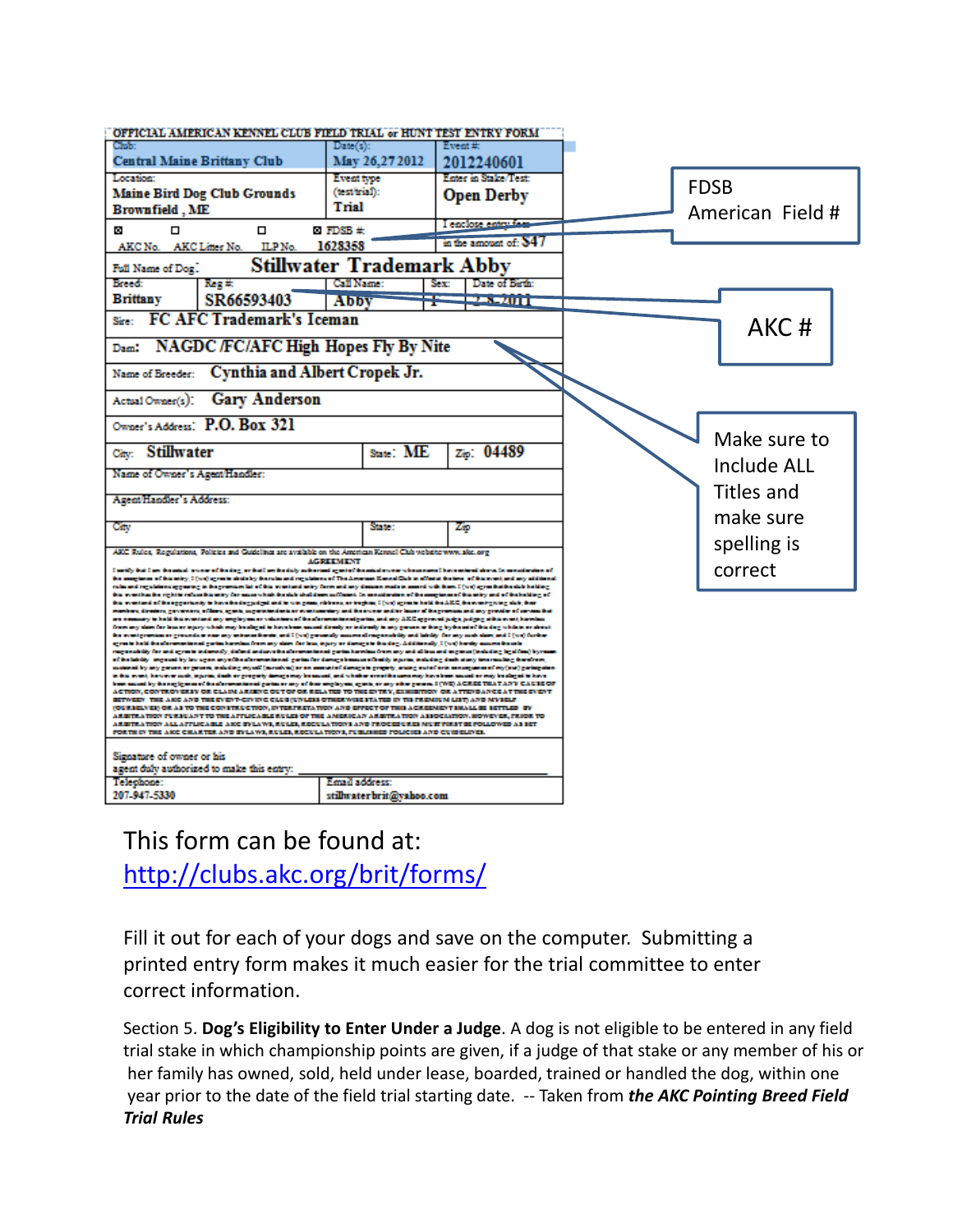# **FIELD CHAMPIONSHIP ‐ excerpt only from** *the AKC Pointing Breed Field Trial Rules***, refer to**

#### **official rules for complete version**

*At present a dog of one of the Pointing Breeds will be recorded a Field Champion after having won 10 points under the point rating schedule below in regular stakes in at least three licensed or member field trials, provided that 3 points have been won in one 3 point or better Open All‐Age, Open Gun Dog, Open Limited All‐Age, or Open Limited Gun Dog Stake, that no more than 2 points each have been won by placing first in Open or Amateur Walking Puppy and Open or Amateur Walking Derby Stakes, and that no more than 4 of the 10 points have been won by placing first in Amateur Stakes; EXCEPT THAT a Brittany shall not be recorded a Field Champion unless it has won a 3 point or better Open Gun Dog, Open All‐Age, Open Limited Gun Dog, or Open Limited All‐Age Stake in a licensed or member field trial held by a Brittany Club;*

*The number of points shall be based on the actual number of eligible starters in each stake according to the following schedule:*

| <b>Placement</b>    | 1 <sup>st</sup> | 2nd      |
|---------------------|-----------------|----------|
| 4 to 7 starters     | 1 point         |          |
| 8 to 12 starters    | 2 points        |          |
| 13 to 17 starters   | 3 points        |          |
| 18 to 24 starters   | 4 points        |          |
| 25 or more starters | 5 points        | 2 points |

*Only points won by placing first in junior stakes (Puppy/Derby) are credited toward a Field Championship title.*

#### **AMATEUR FIELD CHAMPIONSHIP ‐ excerpt only** *the AKC Pointing Breed Field Trial Rules***, refer to official rules for complete version**

*At present, a dog of one of the Pointing Breeds will be recorded an Amateur Field Champion after having won 10 points under the point rating schedule below in regular Amateur Stakes in at least 3 licensed or member field trials, provided that no more than 2 points each have been won by placing first in Amateur Walking Puppy and Amateur Walking Derby stakes and that it has been awarded 2 first placements, one of which must be a first placement in a 3 point or better Amateur All‐Age, Amateur Gun Dog, Amateur Limited All‐Age, or Amateur Limited Gun Dog Stake;*

*EXCEPT THAT a Brittany shall not be recorded an Amateur Field Champion unless it has won a 3 point or better Amateur All‐Age, Amateur Gun Dog, Amateur Limited All‐Age, or Amateur Limited Gun Dog Stake, in a licensed or member field trial held by a Brittany Club;*

*Amateur Championship points shall be credited to dogs placed first, second, or third, in regular Amateur stakes in accordance with the following schedule, based on the actual number of eligible starters in each stake:*

| Placement           | 1st      | 2nd      | 3rd     |
|---------------------|----------|----------|---------|
| 4 to 7 starters     | 1 point  |          |         |
| 8 to 12 starters    | 2 points |          |         |
| 13 to 17 starters   | 3 points | 1 point  |         |
| 18 to 24 starters   | 4 points | 2 points |         |
| 25 or more starters | 5 points | 3 points | 1 point |

*Championship points from first placements in Amateur Stakes that are credited towards a Field Championship, will also be credited towards an Amateur Field Championship. Only points won by placing first in Amateur Walking Puppy or Amateur Walking Derby are credited toward an Amateur Field Championship title.*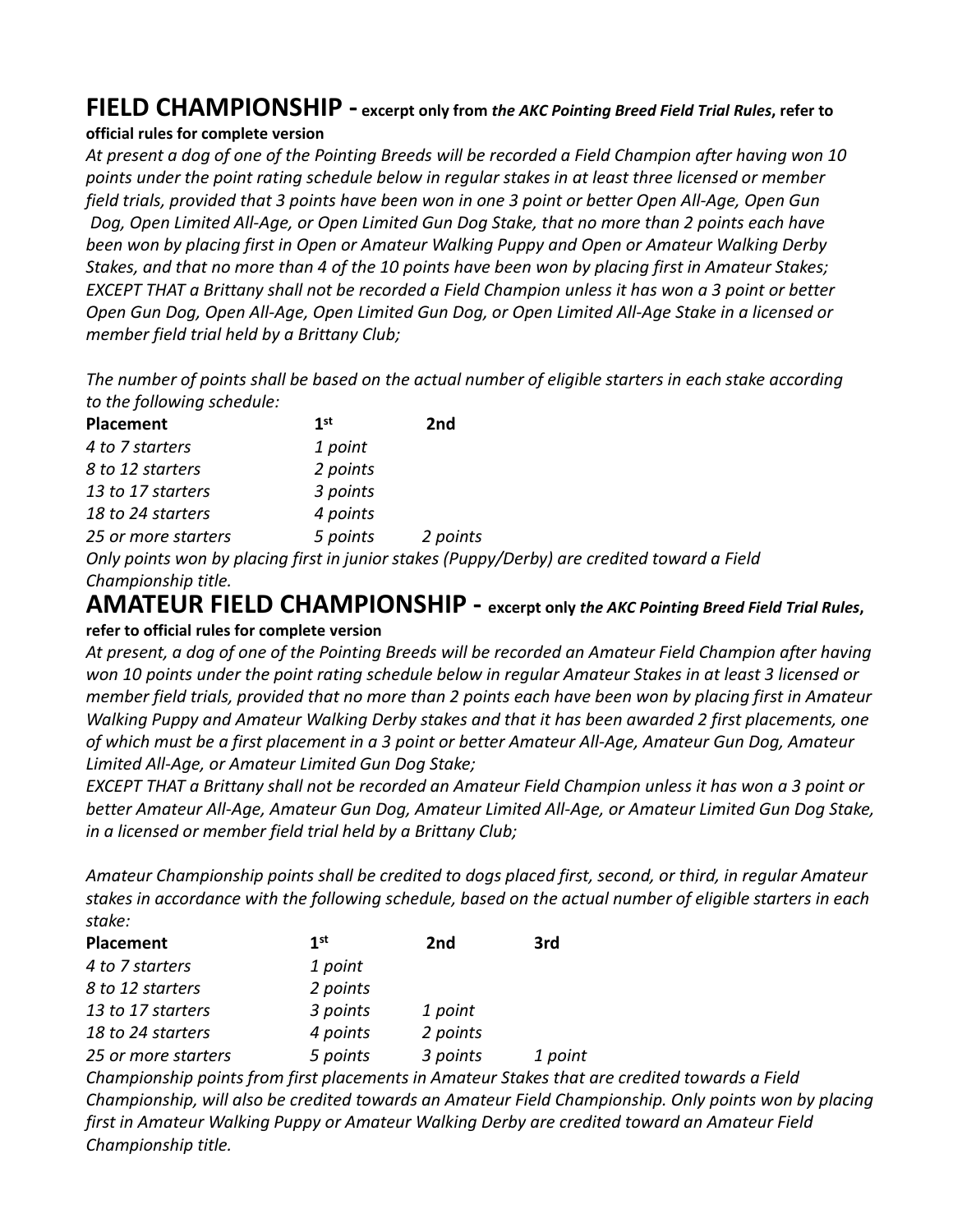# **STANDARDS OF PERFORMANCE – (only a partial excerpt)**

**1‐A Puppy Stakes**. Puppies must show desire to hunt, boldness, and initiative in covering ground and in searching likely cover. They should indicate the presence of game if the opportunity is presented. Puppies should show reasonable obedience to their handlers' commands, but should not be given additional credit for pointing staunchly. Each dog shall be judged on its actual performance as indicating its future as a high class bird dog. Every premium list for a licensed or member trial shall state whether or not blanks are to be fired in a Puppy Stake. If the premium list states that blanks will be fired, every dog that makes game contact shall be fired over if the handler is within reasonable gun range. At least 15 minutes and not more than 30 minutes shall be allowed for each heat. Championship points will be withheld if a dog has not run for the required time.

**1‐B Derby Stakes**. Derbies must show a keen desire to hunt, be bold and independent, have a fast, yet attractive, style of running, and demonstrate not only intelligence in seeking objectives but also the ability to find game. Derbies must establish point but no additional credit shall be given for steadiness to wing and shot. If the handler is within reasonable gun range of a bird which has been flushed after a point, a shot must be fired. For acceptable use of blanks please refer to Section 1‐G Blank Guns. A lack of opportunity for firing over a Derby dog on point shall not constitute reason for non-placement when it has had game contact in acceptable Derby manner. Derbies must show reasonable obedience to their handlers' commands. Each dog is to be judged on its actual performance as indicating its future promise as a high class bird dog for Gun Dog or All‐Age stakes. Preference should not be given to one potential over another. Application is more important than range in a Derby. At least 20 minutes and not more than 30 minutes shall be allowed for each heat. Championship points will be withheld if a dog has not run for the required time. All placed dogs must have established a point.

**1‐C Gun Dog – Limited Gun Dog Stakes – Grand Limited Gun Dog.** A Gun Dog must give a finished performance and must be under its handler's control at all times. It must handle kindly, with a minimum of noise and hacking by the handler. A Gun Dog must show a keen desire to hunt, must have a bold and attractive style of running, and must demonstrate not only intelligence in quartering and in seeking objectives but also the ability to find game. The dog must hunt for its handler at all times at a suitable Gun Dog range, and should show or check in front of its handler frequently. It must cover adequate ground but never range out of sight for a length of time that would detract from its usefulness as a practical hunting dog. The dog must locate game, must point staunchly, and must be steady to wing and shot. Intelligent use of the wind and terrain in locating game, accurate nose, and style and intensity on point, are essential.

\*Walking Handler Gun Dog range—In Walking Gun Dog Stakes, the dog's range should be suitable for the walking handler. Horseback Handler Gun Dog range—In Horseback Handling Gun Dog Stakes, the dog's range should be suitable for a horseback‐mounted handler taking into consideration the cover and terrain.

A dog that does not point cannot be placed. A dog should not be called back to point after the running of its brace except under the most extreme and unusual circumstances. At least 30 minutes shall be allowed for each brace of a Gun Dog or Limited Gun Dog stake. At least 60 minutes shall be allowed for each brace of a Grand Limited Gun Dog. Championship points will be withheld if a dog has not run for the required time.

This page taken from the *the AKC Pointing Breed Field Trial Rules. See full rules for more information*